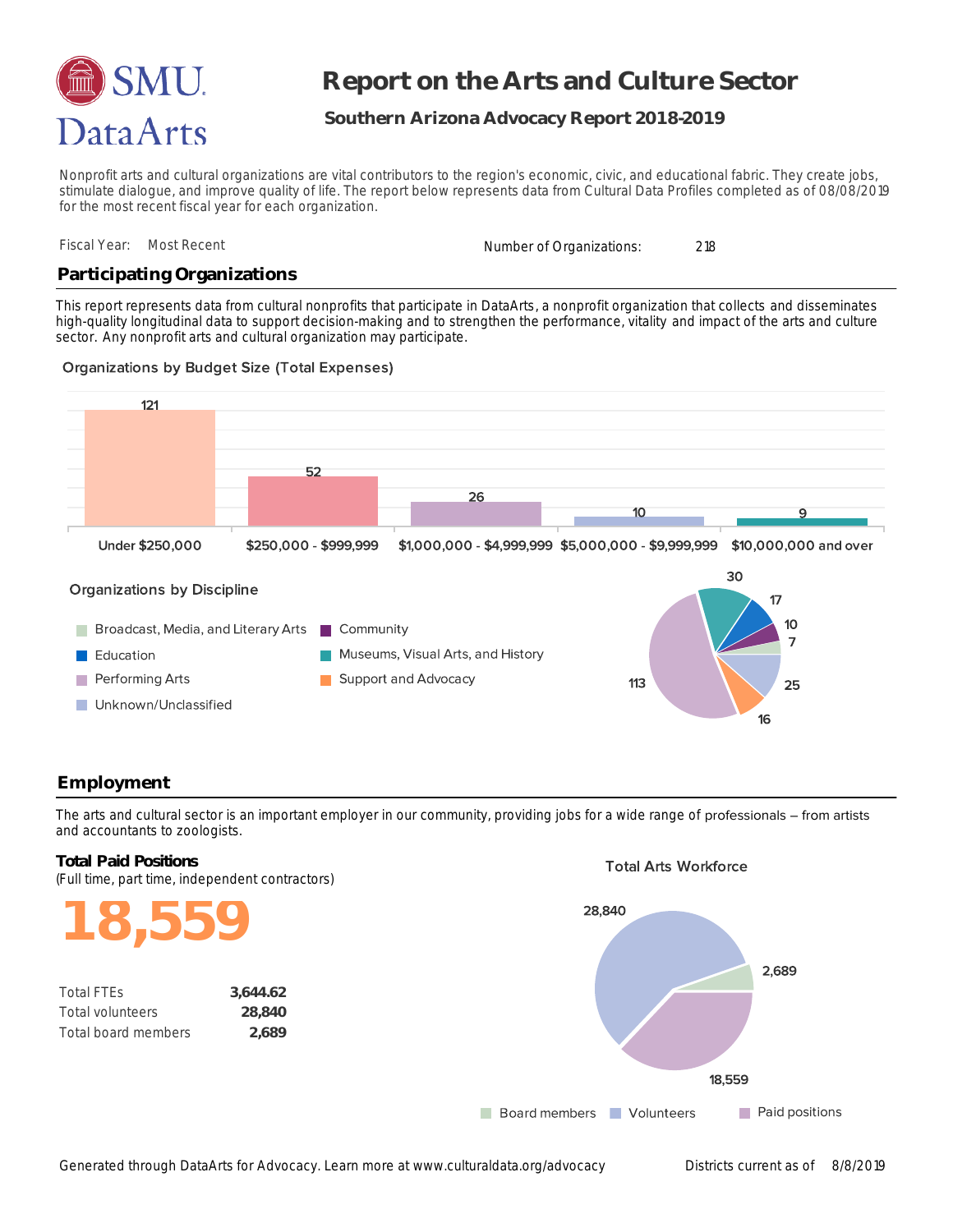# **Direct Expenditures**

local economy. local residents, and physical plant costs (repairs, rent, etc.), which typically go to local businesses, are direct expenditures that benefit the Arts and cultural organizations have significant direct economic impact on our community. In particular, salaries and benefits, which go to

**Total Direct Expenditures**



### **Revenue**

**Total unrestricted revenue: \$277,908,226**

Total revenue (including funds restricted for future use or otherwise not available for operations): **\$319,370,196**



## **Attendance and Participation**

conferences, and other destination-seekers to the area. A high proportion of admissions are free. commitment to families, life-long learning and 21st-century education for children and youth. Arts and cultural offerings attract tourists, and a more attractive location for businesses and in-demand workers. Many programs are an essential part of this community's The arts and cultural sector provides high-quality experiences that make the community a better, more enjoyable place in which to live,